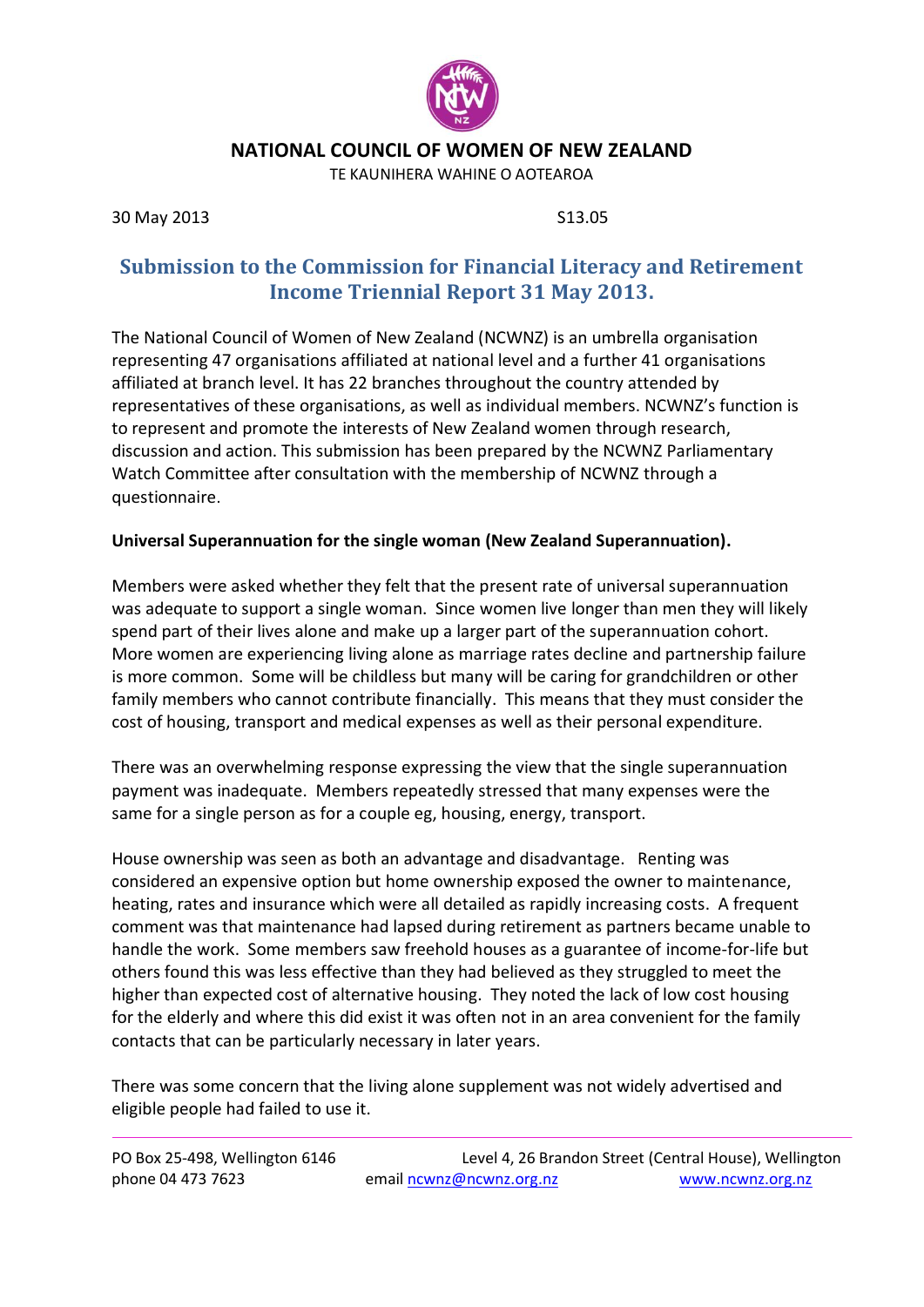A very small group felt that women should be more responsible for their own futures and should have saved for retirement but it was more generally acknowledged that this was a difficult strategy as women had broken working lives and frequently worked in lower paid jobs.

## **Age of eligibility**

When NCWNZ made a submission to the Commission in 2010 the members were strongly in favour of retaining the age of eligibility at 65. In 2013 members were evenly split between those who wished the age to remain at 65 and those who supported various options for raising the age.

Those who wished to retain the age at 65 noted that people who continued in work remained tax payers who contributed to universal superannuation and those who were fully retired were generally active in voluntary services. They strongly rejected the idea that superannuitants were an idle group not contributing to society. It was felt that there were few employment opportunities for women over 65 and they questioned whether continuing in full-time work would limit opportunities for young people.

Health was a major concern for all respondents. Where people remained healthy the situation was good but many people found problems developing at age 60+ which precluded paid work. This was especially evident in rural areas where physical labour was greater and in areas where Maori or Pacific Island members were living.

Those who accepted that the age should rise were divided between those who saw 67 as a reasonable target provided the change was well signalled to allow for adjustment, and those who preferred a system where people could choose their retirement date starting from 65. This group stressed that retirement arrived at different times and affected people differently. They wanted flexibility in the scheme but acknowledged that choosing a later date for the start of superannuation was not an easy option.

A very small number discussed means testing but this was not a preferred option.

### **Changes in family patterns**

Many women are having children later in their lives and therefore families are incurring expenses at a time when previous generations would have been able to save. This can place a greater cost on grandparents and affect their retirement plans. Some members felt that the responsibility for choosing the time to have children was the responsibility of parents and they saw this as an argument for compulsory saving so that people did not wait till later in life to consider saving for retirement. They also acknowledged that repaying student loans played a part in delaying the start of a family and in limiting savings available for later life.

However, members also accepted that a number of grandparents were becoming closely involved in the education and living expenses of their grandchildren while both parents worked full-time. NCWNZ has made submissions to Government on this issue and is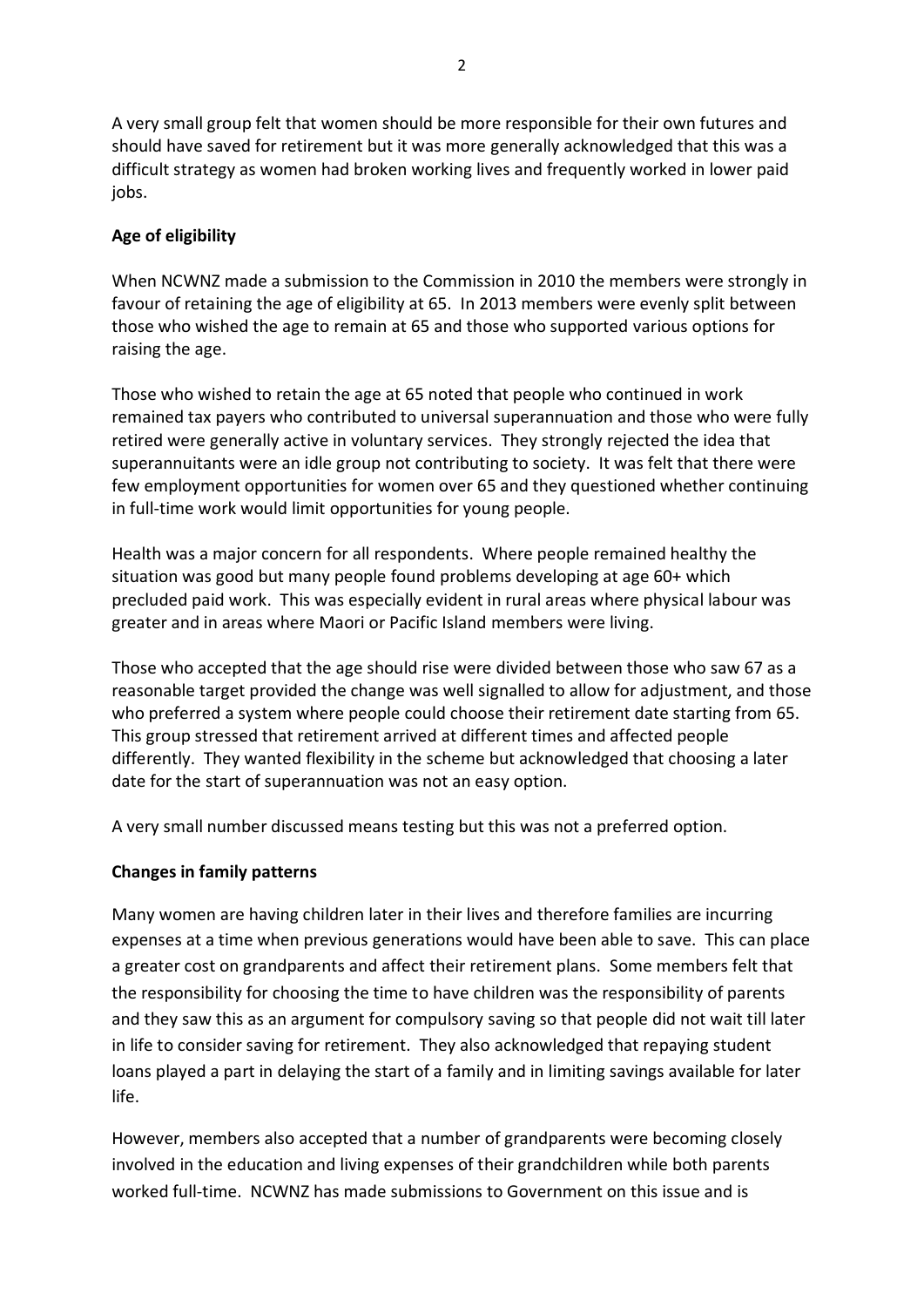pleased to see that some recent attention has been given to the costs incurred by grandparents. $1$ 

### **KiwiSaver**

There was a general belief that KiwiSaver was a good thing because it encouraged savings. It also brought retirement to the forefront when people began work, but there was concern that women may not reach the level of savings predicted.

Unfortunately we have been unable to obtain any statistics on the way women are using the scheme. We would urge that IRD and the Statistics Department give some attention to this anomaly. Anecdotally we hear that women are drawing on their KiwiSaver schemes to assist with first-house deposits. At much the same time they are starting a family which may reduce the hours worked, or result in leaving work, or mean that in order to keep a work/life balance they do not accept promotion and remain at a lower-paid level of employment. As well women are more likely to be in part-time work. All these factors can decrease the amount paid into the KiwiSaver scheme and the final result when they retire.

We have been told of members who cancelled health insurance in order to maintain KiwiSaver payments, and others who are simply unable to afford to continue after job losses. We do not know how many women are facing these constraints but it does underline the importance of retaining Universal Superannuation at a reasonable level for those whose life opportunities do not allow sustained saving in KiwiSaver or other schemes.

### **Financial literacy.**

We asked members when was the last time they had discussed superannuation with a professional advisor, or member of their family, or a friend? Whether they had visited the Commission for Financial Literacy and Retirement Income web page recently or ever? How helpful had they found it? We also asked them to tell us about any financial literacy programmes they had participated in during the last three years and to rate these for their effectiveness.

Very few members reported that they had independently consulted professional financial advisors although several had accompanied partners to meetings with an advisor. Some spoke of actively distrusting financial advisors and the importance of registration for professionals working in this area. Approaching retirement was a trigger for people to look more closely at their financial arrangements.

Some had looked at the Commission's web site and found assistance but it was not foremost in their thinking.

<sup>1</sup> **<sup>1</sup>** Minister Bennett has confirmed an extra \$10 million will go to grandparents raising grandchildren and other carers in similar circumstances, as part of the White Paper for Vulnerable Children. Paula Bennett, 10.4.13